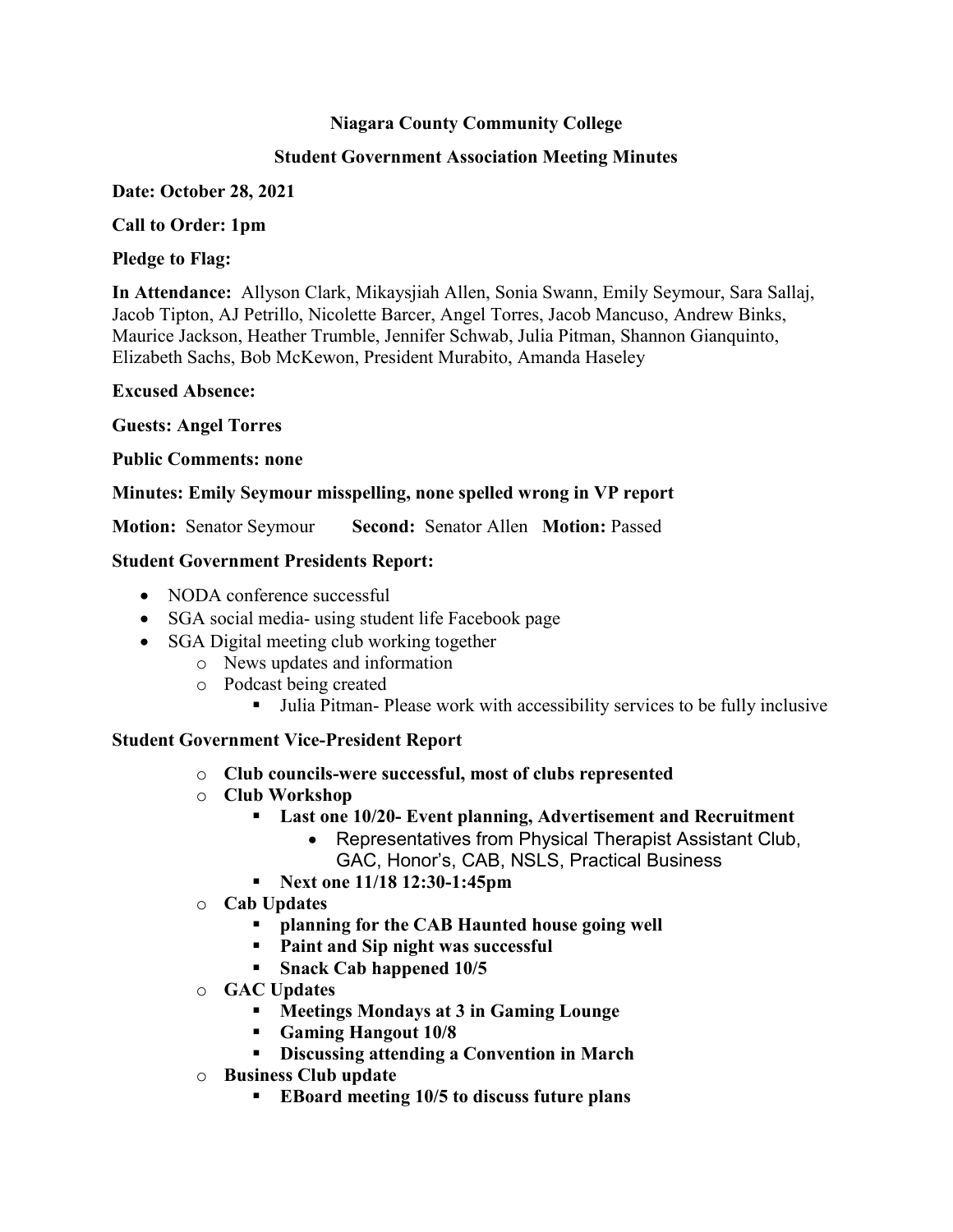- o **Pride Alliance**
	- **Metting held 10/5 in the SEL**
- o **NFCI**
	- **Meeting monthly Thursday at 9am 3rd floor library NFCI campus**
- o **Student tutors-looking for qualified student tutors in the following subject areas**
	- BIO 109: General Biology I
	- BIO 110: General Biology II
	- $\blacksquare$  BIO 213: Anatomy & Physiology I
	- BIO 214: Anatomy & Physiology II
	- BIO 221: Microbiology
	- ECO 101: Macroeconomics
	- ECO 102: Microeconomics
	- **PHY 131: General Physics I**
	- **PHY 171: Calculus Based Physics** 
		- Student tutors need a "B" or better in the course(s) they wish to tutor, an overall GPA of 3.0 or higher, and a faculty recommendation. Pay is currently \$13.50 an hour and scheduling/availability is to up the student (maximum of 28 hours per week).
	- Applications can be found on the ACE webpage here: <https://www.niagaracc.suny.edu/ace/work-in-ace/>
- o **Veterans Association**
	- The Veterans Services Association hosts a Flag tribute for the month of November- Students and staff may donate a dollar to display a veteran's name on a flag in specific areas on campus.
	- Dining Services is offering veteran students and staff a free combo meal on November 8th. Veterans may come to the office to get a voucher prior to the event but need to show proof of service. If not, they may show proof of service on their day off to receive their free combo meal.
	- The Veterans Day Ceremony is coming up on November  $10<sup>th</sup>$  at 11am

### **Student Treasure Report**

• **none**

### **Student Government Event Coordinator Report:**

• see notes

#### **Student Trustee's Report:**

- 9/21 Board of Trustees Meeting
	- o Two resolutions were passed
		- Support for the Veterans Memorial Park
		- Approval of the title Director of the Educational Opportunity Program
	- o Academic Calendar 2022-2023 academic year also needed to be approved.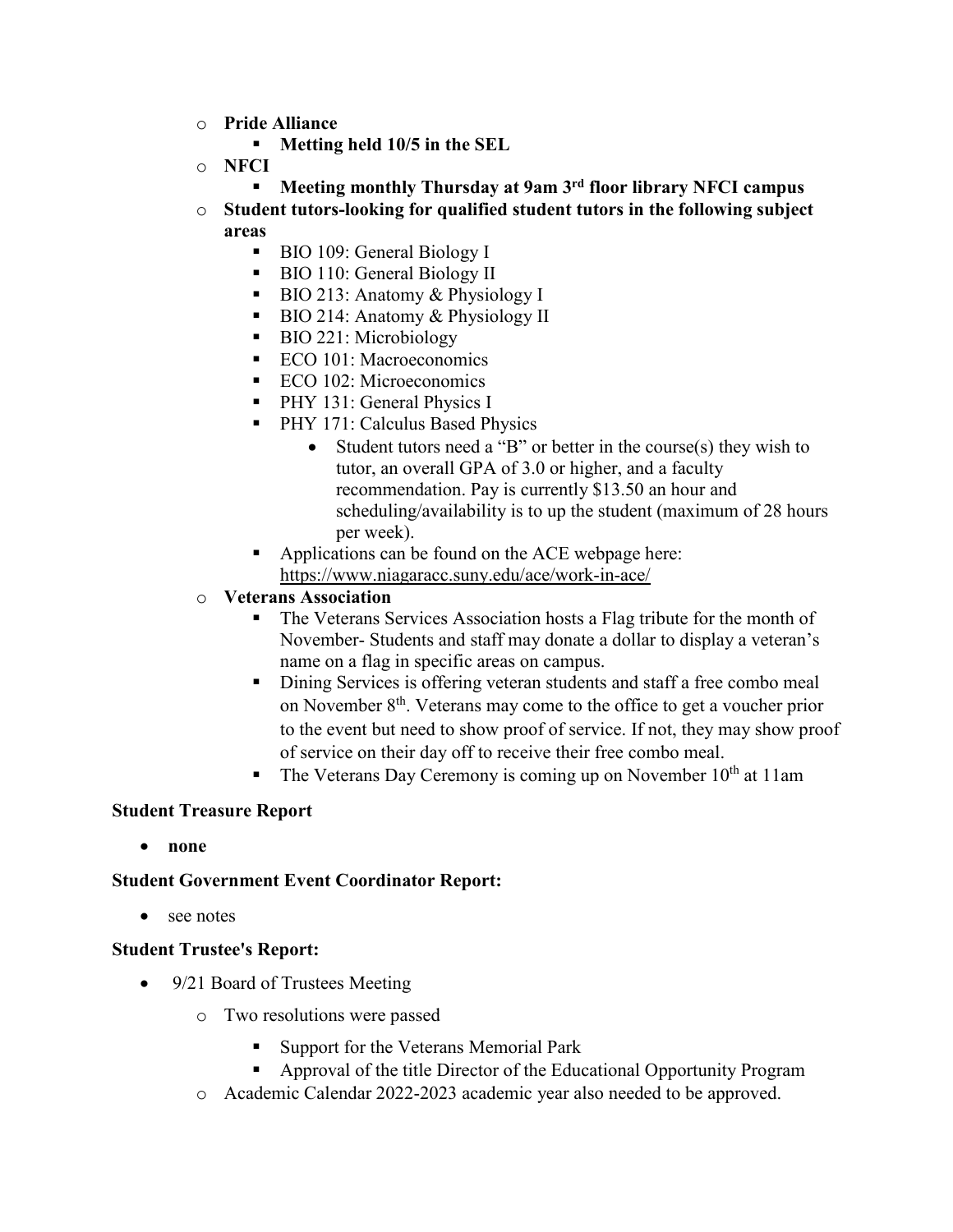- Concern October 11th Columbus Day being changed to Indigenous People Day discussed later due to a potential resolution.
- o Enrollment updates were presented by Bob Mckeown
- o plans to increase enrollment,
	- advertisement for potential students with a home-schooling background and through the College Acceleration Program.
- o Julie Woodworth gave the Board an update on Faculty Senate and it began Tuesday at 12:30 in C-161
- o Draft Procurement/Purchasing Policy presented by John Eichner
- 10/19 Board of Trustees Meeting
	- o Enrollment Update- Bob
		- Included details on Admissions plan to implement to attract more students who were part-time and homeschooled.
	- o Scholarship options were also listed
	- o Procurement and Purchasing Policies by [John Eichner](mailto:jeichner@niagaracc.suny.edu)
	- o Business Updates [Wayne Lynch-](mailto:wlynch@niagaracc.suny.edu) discussed the Federal Government's American Rescue Plan (ARP) Student Aid Funds

## **Senators Reports:**

- Sara- details of haunted house
- Emily-Food pantry & Meals on Wheels
- Andrew- clause for part time senator- Time served

# **Student Coordinator's Report: (Heather Trumble)**

- Haunted house help
- Leadership weekend-Bever hallow resort, Last min changes due today
- Day of giving-SGA part of the campaign
	- o Maurice, Sara, Sonia, Aj, Jacob Tipton, Ally, Nicolette, Andrew

# **Athletic Director's Report: (Amanda Haseley)**

- Fall sports have ended
	- o Regional's soccer
	- o Volleyball- NCCC is host to
	- o Club hockey- hide park
	- o M w basketball
	- o Back into our Offices!

## **Student Services' Report: (Julia Pitman)**

- American Rescue Act-Checks going out next week
- Spring 2022 Class Registration is under way
- WNY Woman's Foundation-Dinner for single Mother in WNY for thanksgiving dinner
	- o Reach out to accessibilities
- Bob
	- o Enrollment center moved "switchboard" to for the next 2 months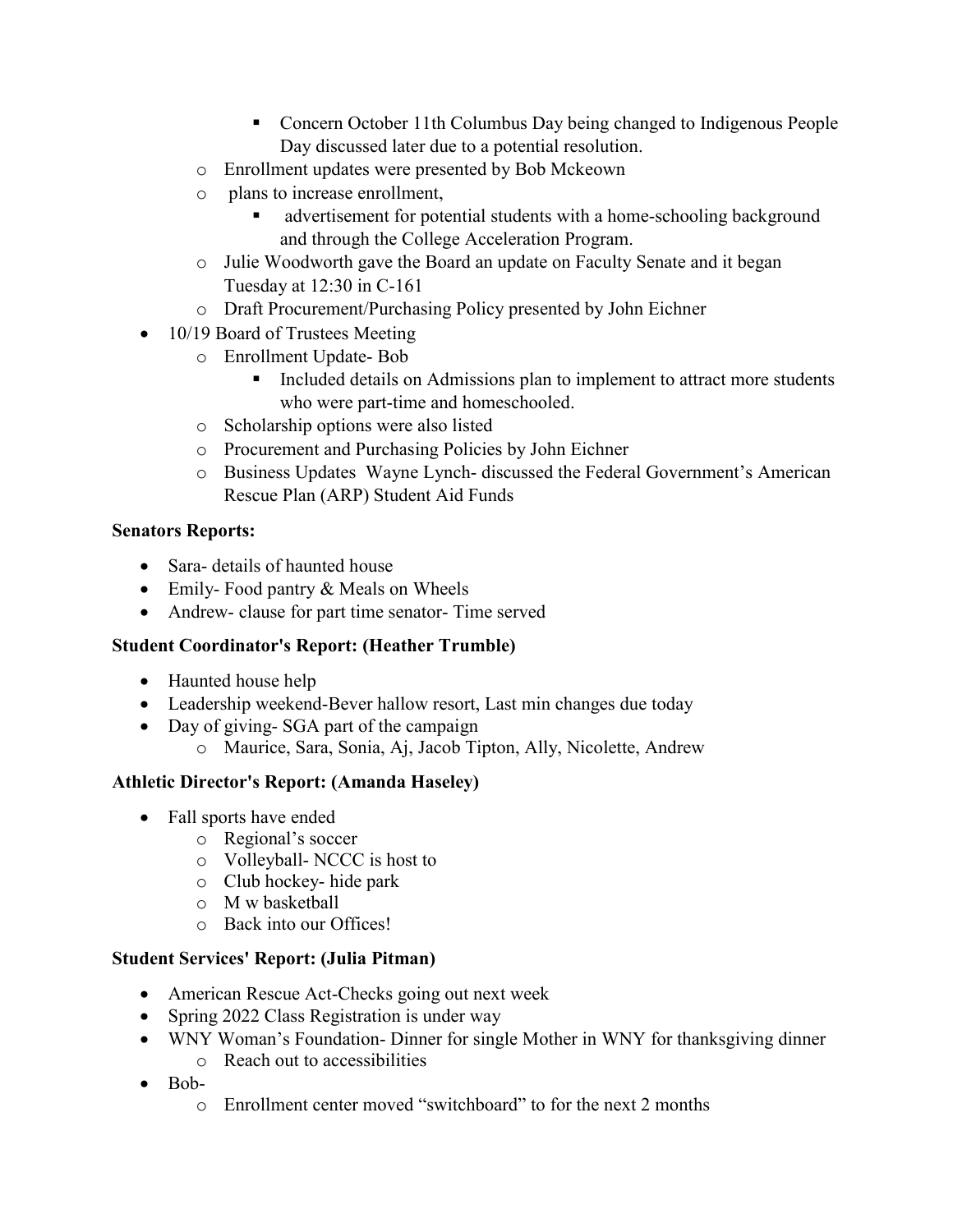## **Faculty Representatives Report:**

- COVID Vac updates 26 deregistered
	- o 84 exemptions honored 2 Unhonored requests
	- o 76 monitoring for not 2
- Judicial review board
- Promotion and 10yr
- Updated of academic programs
- President faculty now required to vac working with the unios 12/23
- Maurice pronouns
- Sara facility- religious exception

## **Committee Reports:**

- Finance
	- o Financial resolution- request of student life staff moved to
- Student Wellness
	- o Biweekly- facelift to prayer rooms
	- o NTFA route- Lockport instead of Niagara Falls
		- Julia -see notes
	- o Dining Meeting
- Community Outreach
	- o Triplympics updates
- Faculties Committee
	- o 1 gender neutral bathrooms
	- o New water fountains
- Programming Committee
	- o First meeting Oct.20
	- o NFCI Holdiay extravaganza Dec. 8
	- o Celebration cultures fair
	- o NFCI drive in
- Constitution Committee
	- o Admen process at first meeting

## **Old Business:**

• none

## **New Business:**

- Angel Torres- Sophomore position
	- o Pre-med, basketball, more involved
- **Motion:** Senator Sallaj **Second:** Senator Petrillo **Motion Pass:** carried

## **Good and Welfare:**

- Thank you all for coming
- Come help with the haunted house NFCI